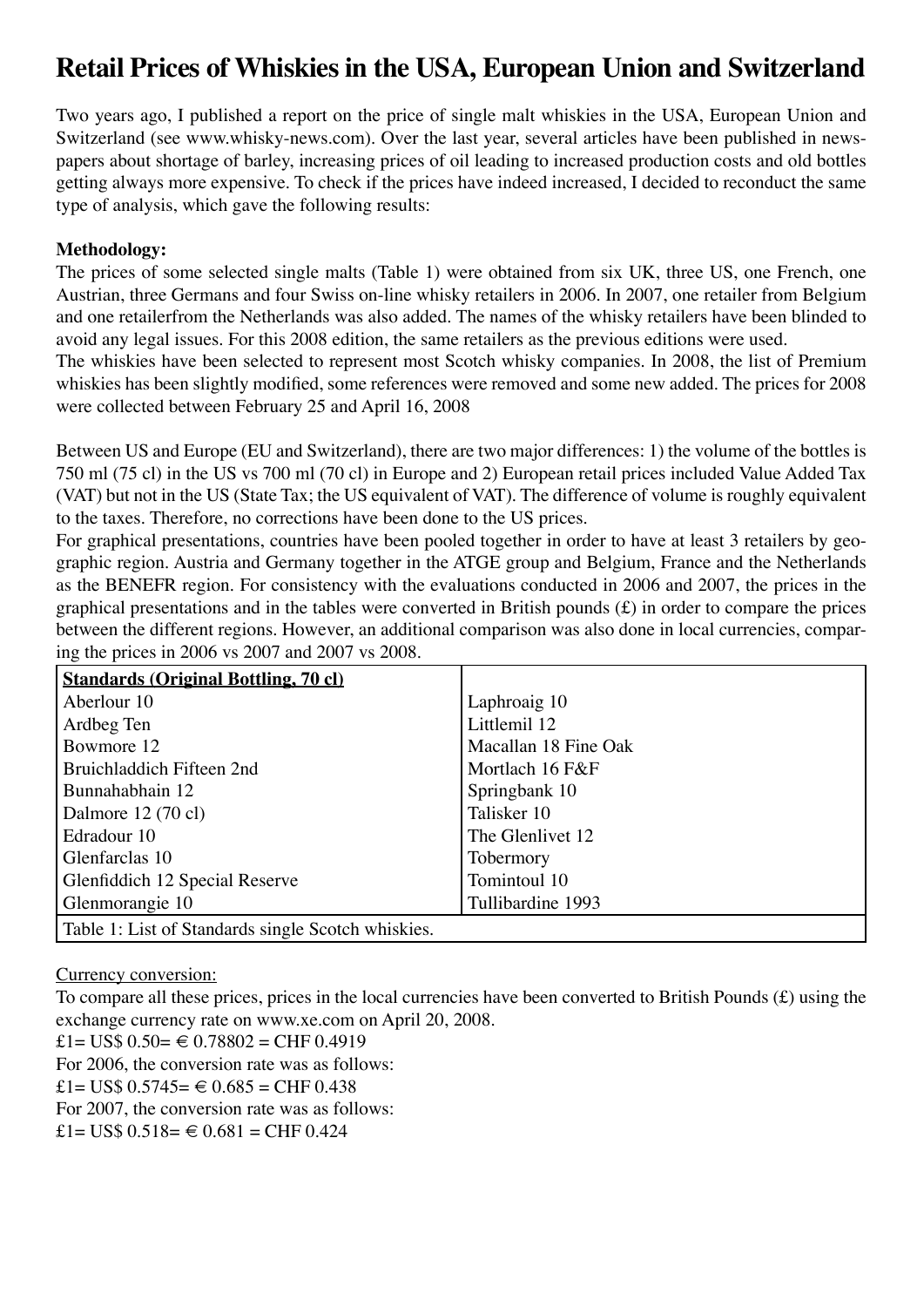## **Results:**

#### **Changes between 2006 and 2008**

|               | 2006  |                    |             | 2007  |                    |             | 2008  |             |             |
|---------------|-------|--------------------|-------------|-------|--------------------|-------------|-------|-------------|-------------|
|               | Mean  | <b>Upper Limit</b> | Lower Limit | Mean  | <b>Upper Limit</b> | Lower Limit | Mean  | Upper Limit | Lower Limit |
| Aberlour      | 21.35 | 42.61              | 15.51       | 21.18 | 25.84              | 15.54       | 22.49 | 27.19       | 16.55       |
| Ardbeg        | 24.39 | 31.59              | 20.54       | 27.37 | 31.73              | 21.78       | 29.38 | 33.94       | 24.99       |
| Bowmore       | 21.00 | 26.99              | 14.36       | 23.79 | 38.98              | 13.98       | 24.94 | 30.73       | 20.03       |
| Bruichladdich | 34.45 | 42.51              | 30.76       | 35.86 | 43.52              | 30.22       | 36.50 | 44.13       | 34.90       |
| Bunnahabhain  | 24.65 | 30.22              | 20.99       | 25.60 | 30.22              | 20.99       | 27.52 | 33.94       | 23.56       |
| Dalmore       | 23.98 | 27.41              | 17.12       | 23.10 | 30.22              | 15.54       | 25.69 | 37.82       | 15.02       |
| Edradour      | 27.68 | 32.88              | 26.65       | 28.82 | 32.68              | 24.48       | 30.43 | 36.25       | 23.60       |
| Glenfarclas   | 19.99 | 25.84              | 18.43       | 22.36 | 25.58              | 19.00       | 24.30 | 29.02       | 20.03       |
| Glenfiddich   | 21.73 | 26.99              | 16.43       | 21.32 | 26.99              | 16.55       | 23.12 | 28.99       | 16.55       |
| Glenmorangie  | 25.33 | 61.80              | 18.49       | 24.17 | 28.53              | 19.06       | 25.82 | 30.25       | 22.54       |
| Laphroaig     | 24.66 | 64.25              | 17.12       | 23.17 | 28.47              | 17.70       | 24.29 | 27.99       | 20.03       |
| Littlemil     | 25.60 | 30.41              | 20.48       | 37.73 | 74.02              | 27.92       | 27.54 | 38.61       | 22.50       |
| Macallan      | 54.60 | 74.67              | 54.73       | 60.66 | 78.30              | 38.98       | 71.96 | 92.99       | 57.49       |
| Mortlach      | 32.45 | 44.53              | 31.99       | 37.22 | 44.94              | 31.99       | 38.99 | 43.78       | 35.90       |
| Springbank    | 26.89 | 32.41              | 24.99       | 28.99 | 36.19              | 24.99       | 31.88 | 37.97       | 27.50       |
| Talisker      | 28.13 | 38.61              | 21.23       | 26.77 | 34.82              | 19.03       | 28.47 | 33.95       | 23.35       |
| The Glenlivet | 21.73 | 27.00              | 15.75       | 21.98 | 30.22              | 16.55       | 22.77 | 28.99       | 15.02       |
| Tobermory     | 19.88 | 30.22              | 18.38       | 21.98 | 29.29              | 16.57       | 23.85 | 33.94       | 16.02       |
| Tomintoul     | 20.17 | 27.37              | 19.11       | 24.18 | 28.47              | 20.43       | 25.81 | 31.48       | 21.90       |
| Tullibardine  | 22.99 | 29.39              | 24.90       | 25.51 | 27.95              | 22.40       | 27.08 | 29.95       | 25.04       |

**Table 1: Price for 2006 to 2008 in GBP (£) for each standard single malt.**

Based on the data illustrated in Table 1, the mean price (£29.64) of a standard whisky bottle hast increased of £1.55 as compared to last year. This increase in prices is mainly linked to the weakness of the British currency vs. the euro and the mean price. In fact, when comparing the prices retailer by retailer, the prices have roughly increased of £1 in average for a bottle of standard whisky in UK, with the retailer GB1, who increased the prices of his single malts by £2.07 by bottle. In the US, the general increase was more moderate (data not shown), with an increase of \$1 by bottle (£0.5), while the prices remained the same in Europe (Switzerland included), and even, for several retailers, a decrease in prices (e.g., for the retailer BE1, the mean decreasse was €3.16! [£2.5 ]).

When comparing the distribution of prices per bottle and per region (Figure 1), at some exceptions (e.g., Bruichladich and Macallan), there are no major regional differences. However, the price difference between



Prices by region

Figure 1: Distribution of the average (min, max) price per country in £.